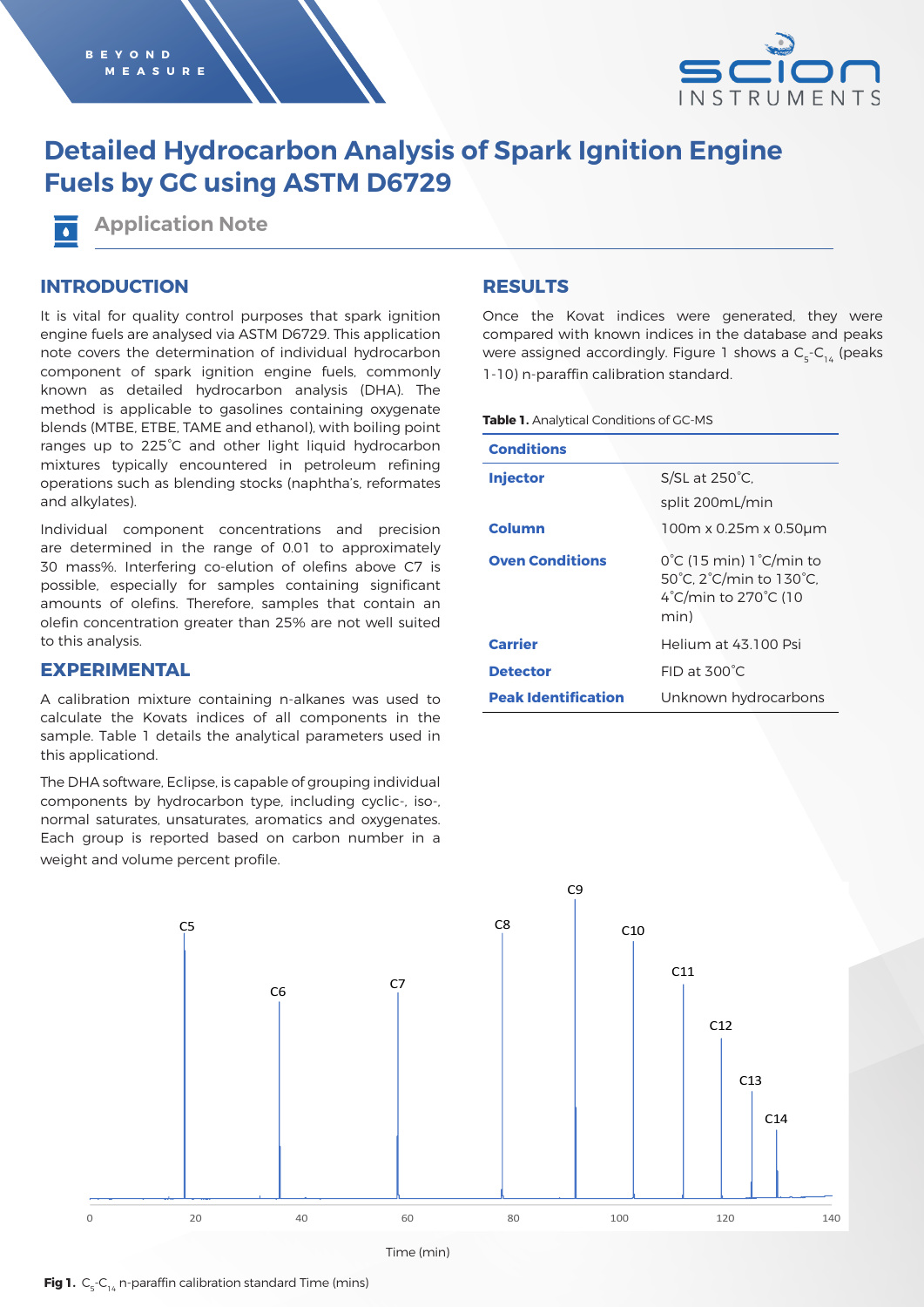



Figure 2 shows the chromatogram of a reformate sample whereas Figure 3 shows the chromatogram of a gasoline sample.





**Fig 3.** Chromatogram of A Gasoline Sample

The Eclipse data processing software allows reports to be configured depending on the DHA analysis performed. Highly detailed reports are generated with a breakdown of each individual component. The analysis report can be customised to include peak area, peak area % and volume %. Table 2 shows the group report in Mass Percentage (%) for a reformate sample analysed to ASTM D6729 specification.

|                | n-Paraf | <b>Naph</b> | <b>Arom</b> | Unk   | <b>Total</b> |
|----------------|---------|-------------|-------------|-------|--------------|
| C <sub>2</sub> | 0.00    | 0.00        | 0.00        | 0.01  | 0.01         |
| C <sub>3</sub> | 0.00    | 0.00        | 0.00        | 0.00  | 0.00         |
| C <sub>4</sub> | 0.04    | 0.00        | 0.00        | 7.73  | 7.77         |
| C <sub>5</sub> | 2.04    | 0.39        | 0.00        | 0.01  | 2.43         |
| C <sub>6</sub> | 6.72    | 0.77        | 0.00        | 0.02  | 7.51         |
| C <sub>7</sub> | 5.39    | 0.05        | 0.02        | 3.79  | 9.25         |
| C8             | 22.95   | 4.87        | 0.02        | 1.44  | 29.29        |
| C9             | 20.63   | 0.34        | 6.03        | 0.22  | 27.21        |
| <b>C10</b>     | 1.64    | 4.89        | 3.25        | 2.91  | 12.68        |
| <b>C11</b>     | 0.49    | 0.00        | 0.04        | 0.87  | 1.40         |
| <b>Heavy</b>   | 0.13    | 0.01        | 0.35        | 1.96  | 2.45         |
| <b>Total</b>   | 60.03   | 11.31       | 9.71        | 18.96 | 100.0        |

**Table 2.** Group Report in Mass % of Reformate Sample